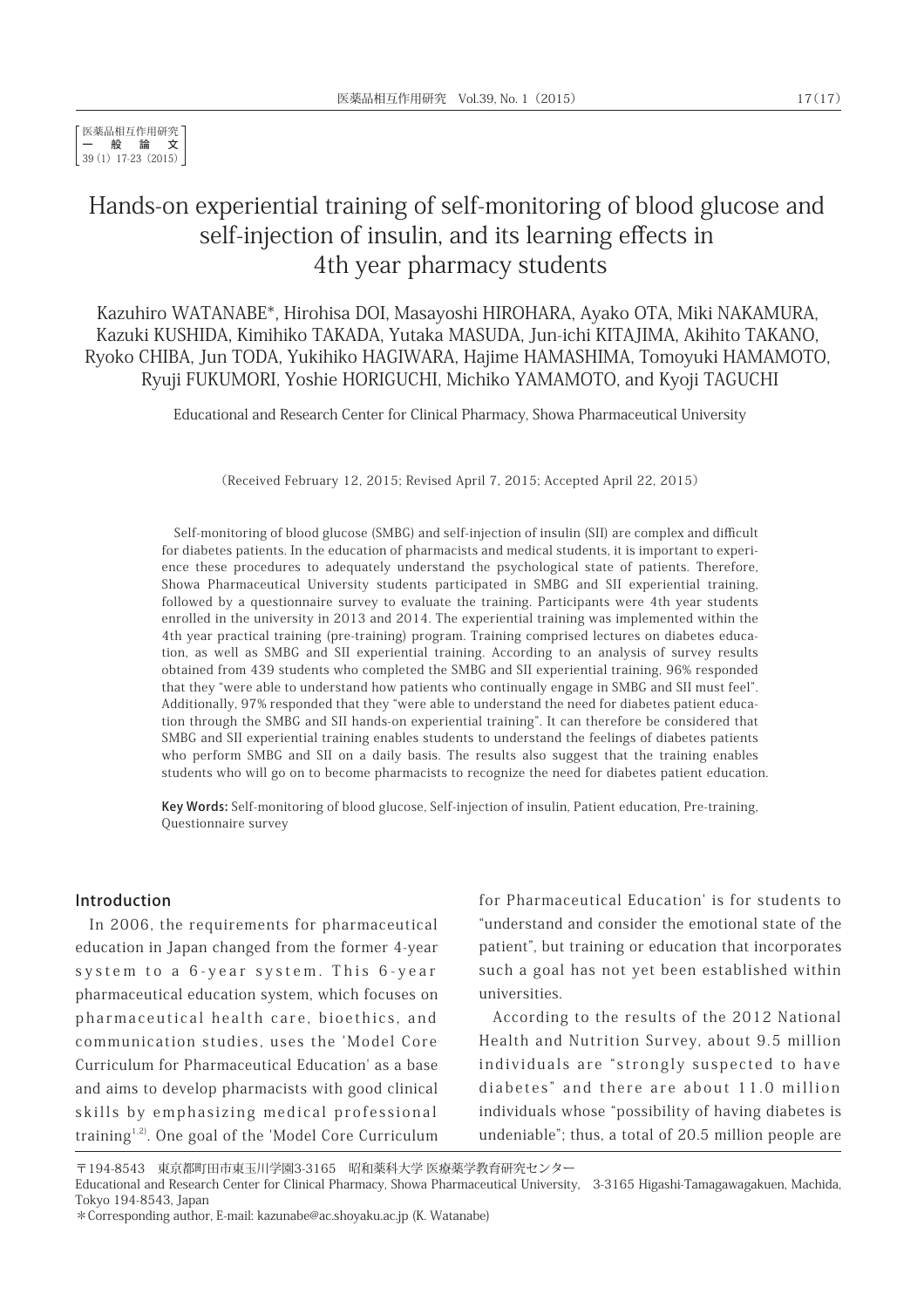affected by diabetes<sup>3</sup>. In the treatment of diabetes, it is important to have many pharmacists involved, and diabetes is one of the diseases that is listed within category "F. Pharmacy Clinical Education" of the 'Model Core Curriculum for Pharmaceutical Education'. This curriculum, whose revision is to begin in 2015, specifically lists diabetes as a disease where practical training should be utilized in education<sup>4)</sup>. Among chronic diseases, diabetes stands out as one where constant, ongoing willpower from the patient and ongoing supportive care from medical staff are important in treatment. To support patients, medical staff must consider their emotional condition and understand the difficulties that they face, and to foster this understanding, treatment should be experienced through simulation. Experiential training can provide an effective method for this.

Self-monitoring of blood glucose (SMBG) and self-injection of insulin (SII) are difficult and complicated processes, and thus education provided by doctors, pharmacists, and nurses is an important factor for patients. Therefore, these processes should be experienced hands-on as a student to provide education that fosters understanding of the emotional status of patients.

There have been reports on the implementation of experiential training on SMBG and SII for the purposes of diabetes patient education training for medical students. There have also been reports on the implementation of experiential training on diet for nursing students as well as experiential training on pharmaceutical treatments for diabetes. However, no reports have evaluated the implementation of both SMBG and SII hands-on experiential training for pharmaceutical  $students<sup>5-10</sup>$ .

For this reason, SMBG and SII hands-on experiential training was structured within our university's 4th year practical pre-training curriculum. A questionnaire survey was later distributed to students who completed the SMBG and SII hands-on experiential training with the aim of evaluating the training and clarifying students' learning process throughout the SMBG and SII hands-on experiential training course.

#### **Methods**

# 1. Outline of SMBG and SII hands-on experiential training

 The training strategy is shown in Table 1. Training was conducted in groups of  $15-17$ students. The procedures were strategically planned by combining lectures about diabetes, specifically, on the pathophysiology of diabetes and drug treatment as well as diabetes education, with hands-on training on SMBG and SII with students divided further into small groups of 2 or 3. The SMBG experiential training was conducted utilizing the Medi Safe®Mini (TERUMO, Tokyo, Japan) through verbal explanation and through students actually using it on themselves. SMBG was conducted twice, at approximately 1 and 2 hours after lunch, exposing students to the experience of changes in self-monitored glucose level as well as experiencing the emotional aspects of SMBG. SII experiential training with an insulin kit (Flex Pen®, Novo Nordisk, Tokyo, Japan; commonly used for the treatment of diabetes) was conducted through verbal explanation and through learning how to use two types of pen needles (Penneedle®30G, NIPRO, Tokyo, Japan; NANOPASS®34G, Novo Nordisk, Tokyo, Japan) by actually injecting the needle into the arm. Both types of needles were used in the experiential training, because Penneedle®30G has a large outer diameter (0.3 mm) while NANOPASS®34G ®has a small one (0.18 mm), and they are clinically used in the treatment of diabetes. The students experienced the emotional aspects of SII as well as the pain of self-injecting.

### 2. Questionnaire survey of students regarding SMBG and SII hands-on experiential training

 The 4th year students who partook in the 2013 and 2014 practical pre-training were given a verbal explanation of the experiential training contents before giving their written consent to participate in the study. Self-administered questionnaire surveys were given to the students after completing the experiential training.

The questionnaire comprised 6 items in relation to the students' realizations obtained through the SMBG training, 6 items in relation to the students' realizations obtained through the SII experiential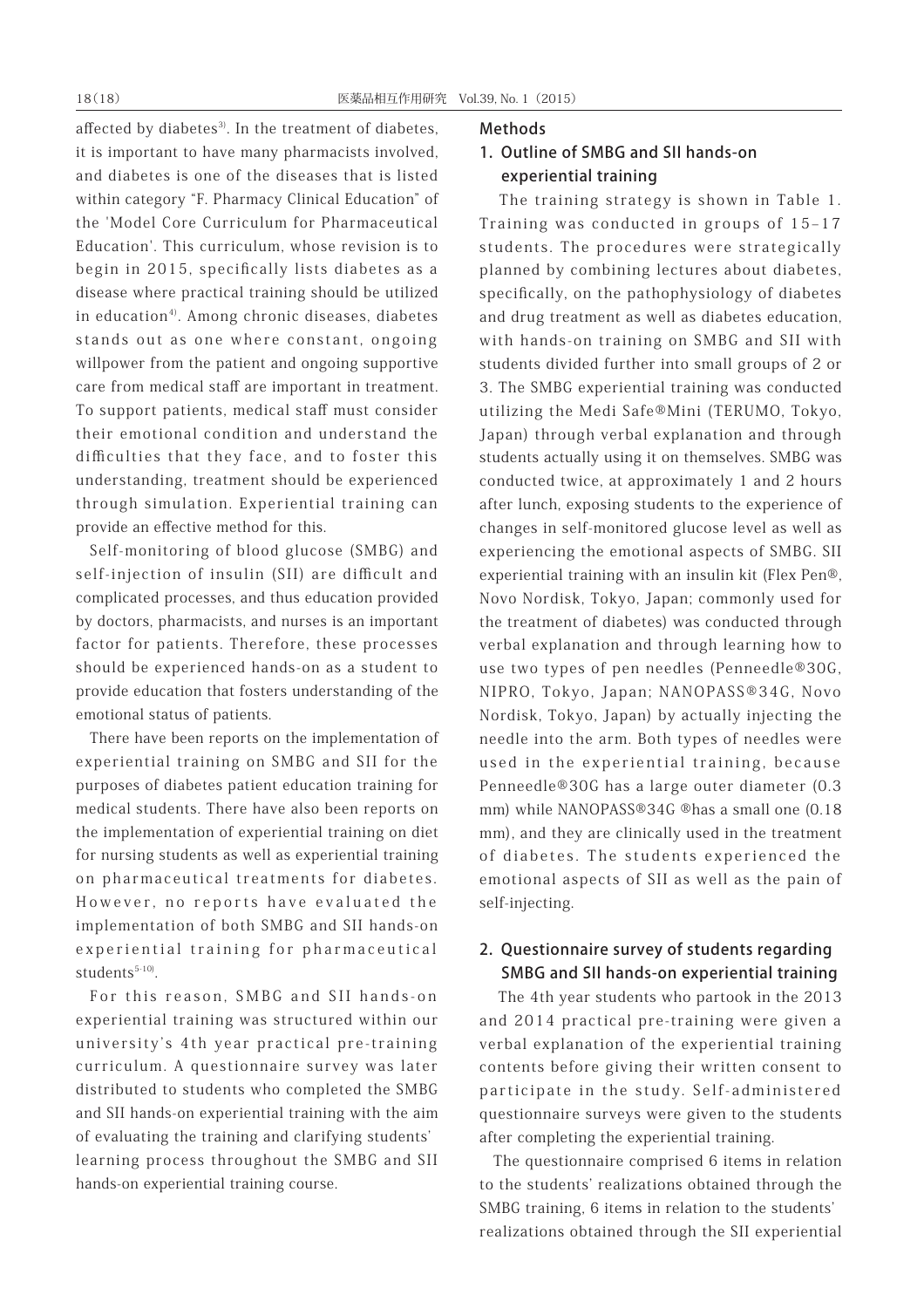| Time<br>(min) | Specific Behavioral Objects (SBOs)                           |  |
|---------------|--------------------------------------------------------------|--|
|               | <b>Overall Explanation</b>                                   |  |
|               | Informed Consent                                             |  |
|               | <b>Experiential Training 1-1</b>                             |  |
| 40            | SMBG Explanation, demonstration of procedure                 |  |
|               | SMBG Experience, first time (Within 1 hour after lunch)      |  |
| 35            | Lecture (1) "Pathophysiology of Diabetes and Drug Treatment" |  |
|               | <b>Experiential Training 1-2</b>                             |  |
|               | SMBG Experience, second time (Within 2 hours after lunch)    |  |
|               | Experiential Training (2)                                    |  |
| 20            | Self-Injection with Pen Needle, explanation demonstration    |  |
|               | Self-Injection with Pen Needle, experience                   |  |
| 35            | Lecture (2) "Diabetes Patient Education"                     |  |
|               | Summary                                                      |  |
|               | Reporting, Questionnaire Survey                              |  |
|               | 15<br>20<br>45                                               |  |

Table 1. SMBG and self-injection of insulin hands-on experiential training

training (including hands-on experience of self-injecting the pen needle), and 4 items in relation to what students gained through the experiential training (overall evaluation). Thus, a total of 16 questions were asked. The responses to each question were scored on a 5-point Likert scale, comprising "Strongly agree", "Agree", "Neither", "Disagree", and "Strongly disagree". To capture possible trends by subject attribute, the questionnaire also asked about the students' current year in school, gender, and future prospects after graduation.

Data analysis and descriptive statistics were conducted via Microsoft Office® Excel 2013 (Microsoft).

### 3. Ethical considerations

 The present study was conducted following approval from the Showa Pharmaceutical University Research Ethics Committee (approval number H25-9, H26-12). Additionally, efforts were taken not to compel the students to participate. Students were assured verbally and in writing that whether they consented to or opted out of the study would not affect their grades, and that while the questionnaire contents may be made public for the study, their anonymity would be maintained.

#### Results

## 1. Implementation of SMBG and SII hands-on experiential training

The SMBG and SII hands-on experiential training (including self-injection with the pen needle) was implemented as per the experiential training strategy shown in Table 1 for both sessions (Fig. 1, 2). A total of 433 students, comprising 238 and 195 students in 2013 and 2014, respectively, participated in the "practical pre-training" course in the second half of their 4th year term. Of those students, a total of 424 students (98%), 234 students and 190 students in 2013 and 2014, respectively, were able to participate in the SMBG experiential training and the SII hands-on experiential training. Those who were unable to participate in the training experience (9 students, 2%) were able to observe the training experience of their classmates.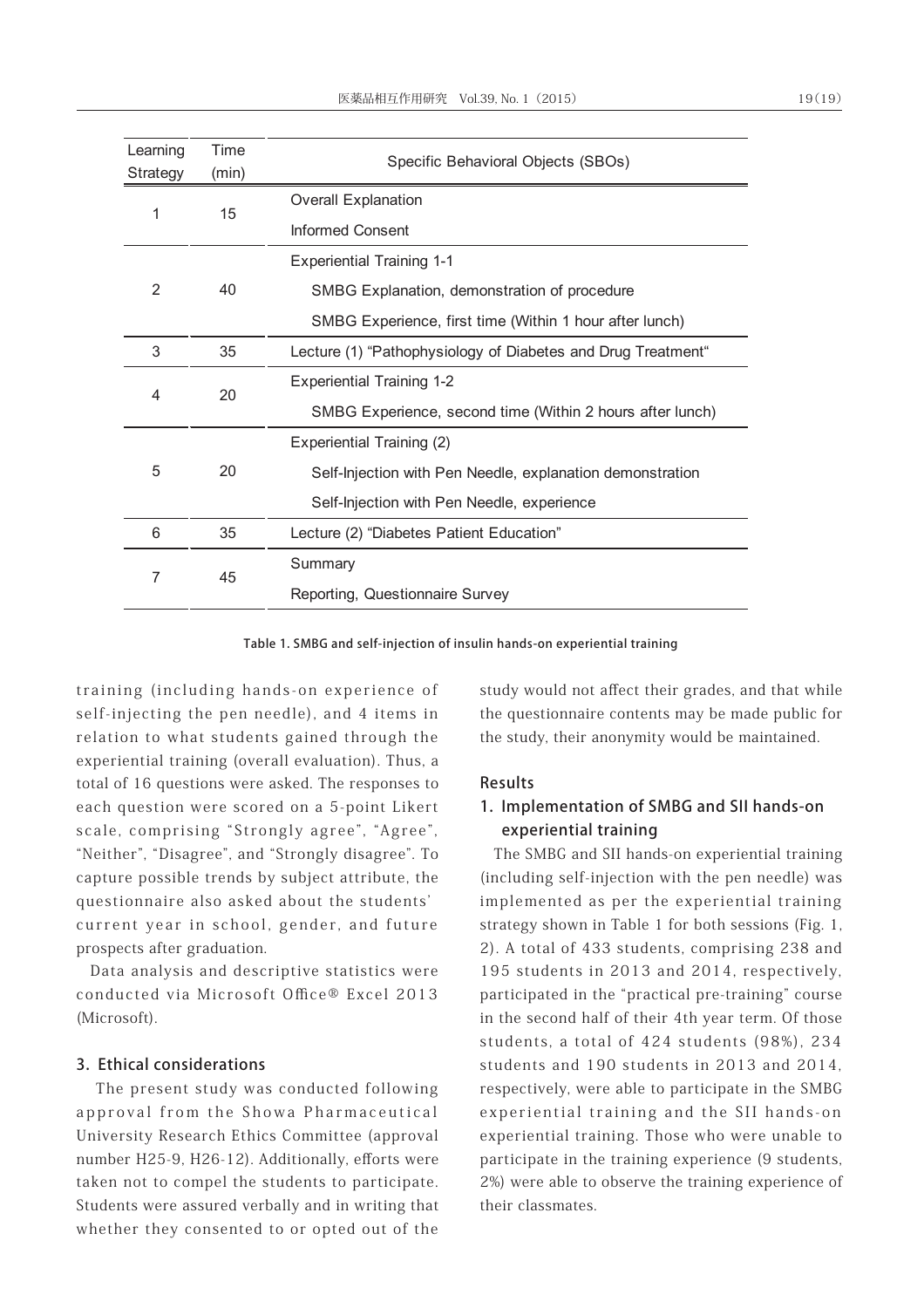



Fig. 1 Students during SMBG experiential training Fig. 2 Students during experiential training of self-injection with pen needle

# 2. Results of questionnaire survey distributed to students regarding SMBG and SII hands-on experiential training

### 2-1. Subjects

In total, 424 questionnaire subjects comprising 259 women (61%) and 165 men (39%) completed the SMBG and SII hands-on experiential training. First-choice future prospects were as follows: 24% were hoping to work for a hospital pharmacy (102 people), 20% for a dispensary or drugstore (85 people), 8% for a pharmaceutical company (33 people), 3% "other" (11 people), and 45% "undecided" or did not give an answer (193 people).

### 2-2. Students' realizations acquired through SMBG experiential training

Fig. 3 shows the results for the questions in regards to students' realizations acquired through the SMBG experiential training. For the following 4 items, 80% or more of the responses were "Strongly agree" or "Agree": "I was able to understand the need for SMBG" (96%), "I was able to retain the procedures and methods of SMBG" (97%), "I was able to understand how patients who continuously engage in SMBG must feel" (96%), and "I am able to teach SMBG education (84%). The question with the lowest percentage of "Strongly agree" or "Agree" responses was "I thought the injection hurt more than I thought it would" (45%).

In addition, an analysis of the data stratified according to students in 2013 and 2014 found no significant differences between the two groups.



Fig. 3 Students' realizations acquired through SMBG experiential training (n=424)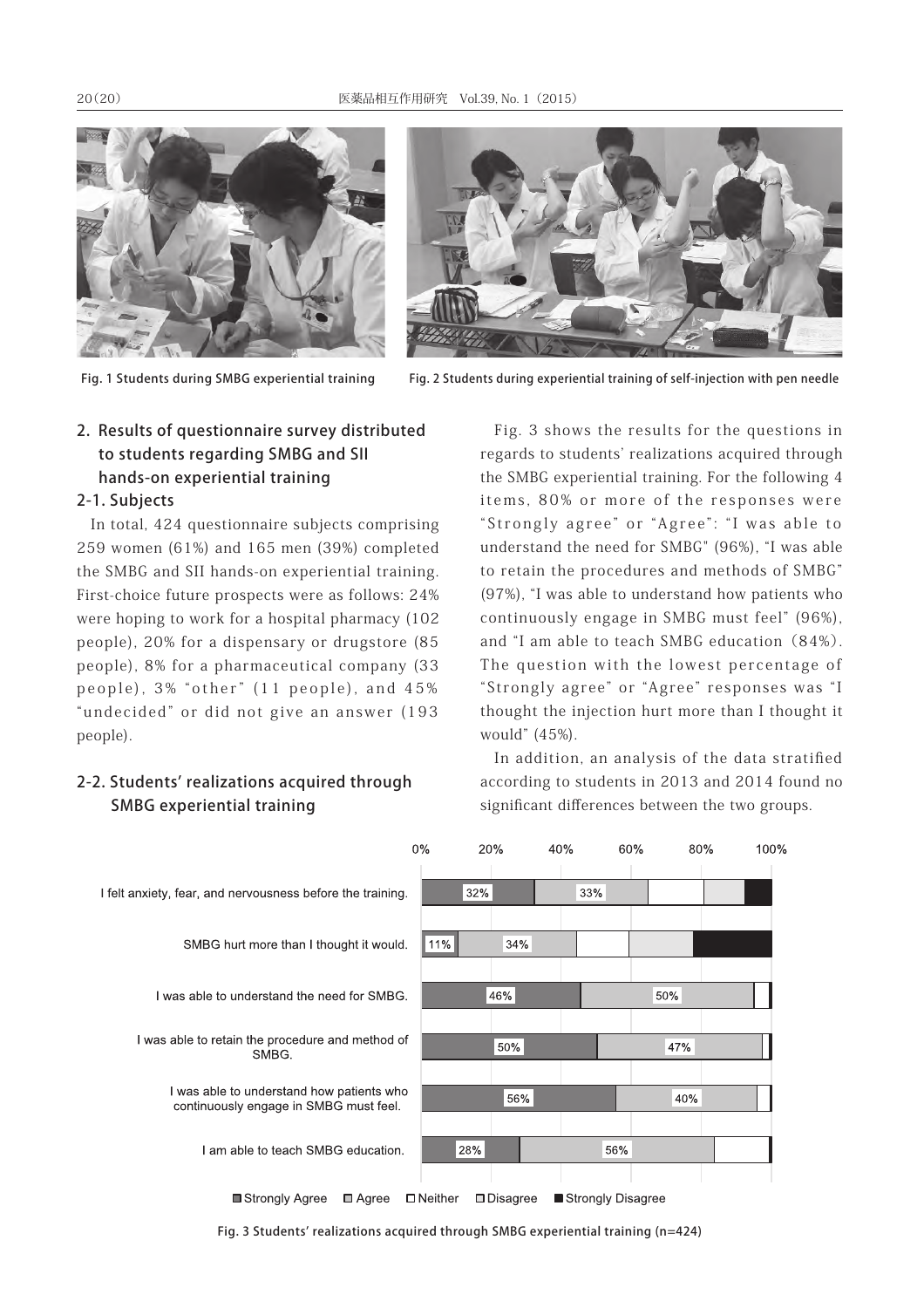### 2-3. Students' realizations acquired through SII hands-on experience

Fig. 4 shows the results to the questions in regards to students' realizations acquired through the SII hands-on experiential training (including self-injection of the pen needle). For the following 4 items, 80% or more of the answers were "Strongly agree" or "Agree": "I felt anxiety, fear, and nervousness prior to this training" (81%), "I was able to understand the need for self-injection"

(94%), "I was able to retain the procedures and methods of self-injection" (95%), and "I was able to understand how patients who continuously engage in SII must feel." (96%). The question with the lowest percentage of "Strongly agree" or "Agree" responses was "SII hurt more than I thought it would." (64%).

In addition, an analysis of the data stratified according to students in 2013 and 2014 found no significant differences between the two groups.



Fig. 4 Students' realizations acquired through SII experiential training (n=424)

# 2-4. What students gained from SMBG-SII experiential training (overall evaluation)

Fig. 5 shows the results in regards to what the students gained from the experiential training overall. For all 4 items, 80% or more of the

responses were "Strongly agree" or "Agree" (median: 94%, range: 83-97%).

In addition, an analysis of the data stratified according to students in 2013 and 2014 found no significant differences between the two groups.



Fig. 5 Students' realizations acquired from the experiential training and overall evaluation (n=424)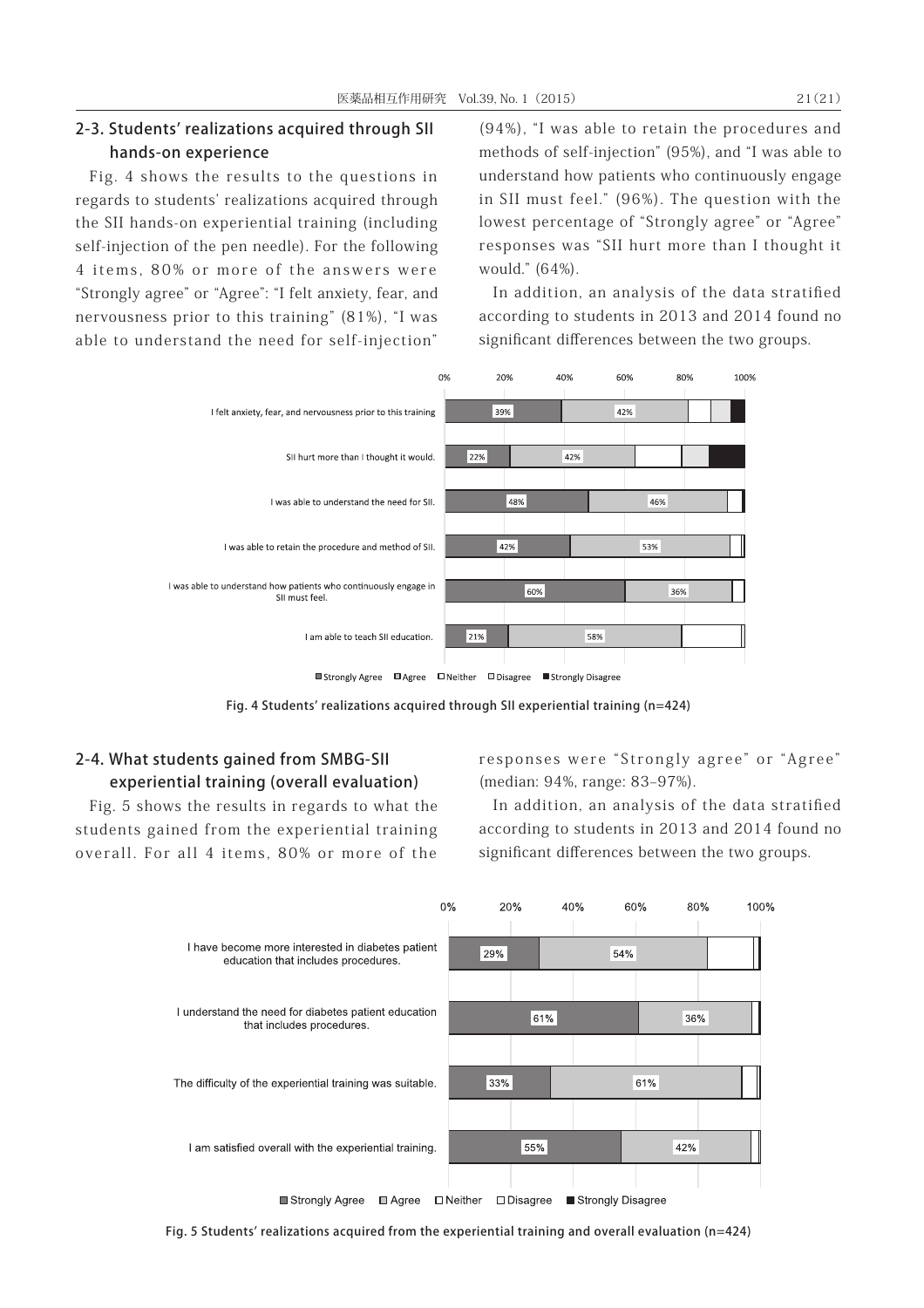### Discussion

In the present study, we implemented the SMBG and SII hands-on experiential training within the university's practical pre-training program for 4th year students with the aim of uncovering the learning effects of the training. Questionnaire surveys were distributed to students who completed the experiential training. Several findings were obtained from the results.

### 1. Implementation of SMBG and SII hands-on experiential training

The results in Fig. 5 indicate that the experiential training was suitable in respect to difficulty, ability to facilitate understanding of diabetes patient education, fostering increased interest, and overall student satisfaction. This suggests that the value of the program, including the planning of the training, time allocation, grouping, and program content, is high. However, 9 students (2%) were unable to carry out self-injection, likely due to anxiety or other negative feelings regarding the procedure. A few of the students who were not able to participate in the training indicated that they were "able to better understand the difficulties of diabetes patients who perform SMBG and SII every day, from the experience of not being able to do it themselves". They also indicated that "if given the chance, they would like to attempt the SMBG and SII procedure again". From these positive remarks we would like to believe that even for those who were unable to experience the training, the training experience was one that increased their consciousness of diabetes patient education. Furthermore, when they become pharmacists in the future, we hope that these students will revisit the SMBG and SII hands-on experience and enthusiastically take part in diabetes patient education.

# 2. Questionnaire survey results of students in regards to SMBG and SII hands-on experiential training

First, we will consider the students' realizations in regards to the SMBG and SII hands-on experiential training, which are shown in Fig. 3 and Fig. 4, respectively. All 6 question items in both questionnaires aimed to capture the learning process of the students, starting from their emotions before experiential training, skill retention through experiential training, and emotions after experiential training. The survey revealed that, the students had anxiety, fear, and nervousness in regards to the SMBG and SII hands-on experience, but once they implemented the SMBG and SII procedures in their experiential training, they did not feel as much pain as they thought they would. Additionally, from the experiential training, they were able to acquire the procedures and methods of SMBG and SII hands-on, understand the patients' feelings, recognize the need for these procedures, and realize that they are capable of teaching the SMBG and SII procedures. These results and the questionnaire answers regarding students' overall evaluation of the program (Fig. 5) suggest that the evaluation of the program was quite high. Similar results were produced in a study by Kawai et al. <sup>6)</sup> in their study of SMBG and SII experiential training in nursing students. This suggests that the value of SMBG and SII experiential training is not specific to nursing students but also applies to pharmacy students. It is important for students to obtain needed knowledge regarding SMBG and SII, and be able to realistically imagine diabetes patient education through experiencing the procedures themselves.

The present study is limited in that it included only a single university's students as subjects in its evaluation of SMBG and SII hands-on experiential training. Thus, when considering the differences in program implementation theories for pharmaceutical practical pre-training programs at other educational institutions, there is a limit to which the present findings can be generalized. Additionally, because we conducted only simple descriptive statistics when analyzing and evaluating the questionnaire surveys, there is a limitation to generalizing the interpretation of the results. However, despite these limitations, we could conclude that the training enabled students seeking to become pharmacists in the future to recognize the need for diabetes patient education. Students were able to recognize this need by understanding patients' feelings of having to carry out a self-invasive treatment, such as SMBG or SII,